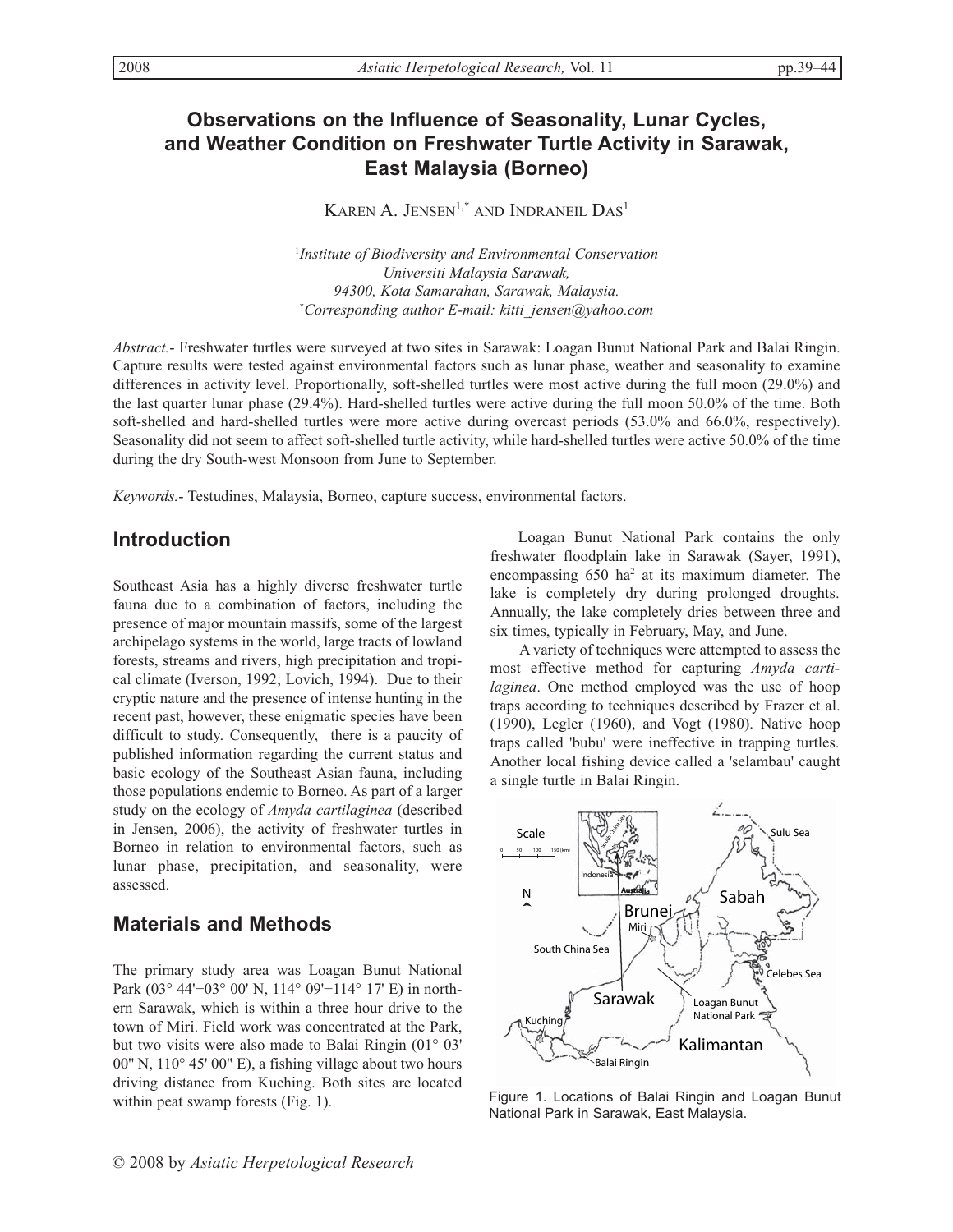Table 1. Total number of individuals of freshwater turtle species caught during the present study. The asterisk refers to an unsexed carcass. Sites include: 1 = Loagan Bunut National Park; 2 = Balai Ringin; 3 = Matang Wildlife Centre; and 4 = Vicinity of Mulu National Park.

|                         | Site 1 |   | Site 2 Site 3 Site 4 |   | Total |
|-------------------------|--------|---|----------------------|---|-------|
| Amyda cartilaginea      | 14     | 5 | 0                    | 1 | 20    |
| Adult males             | 6      | O | O                    | 1 | 7     |
| Adult females           | 6      | 4 | O                    | U | 10    |
| <b>Juveniles</b>        | 2      | 1 | O                    | U | 3     |
| Cuora amboinensis       | 3      | ∩ | O                    | U | 3     |
| Adult males             | O      | O | O                    | U | U     |
| Adult females           | O      | O | O                    | O | U     |
| <b>Juveniles</b>        | 3      | O | U                    | U | 3     |
| Cyclemys dentata 6 (1)* |        | 1 | O                    | U | 7     |
| Adult males             | O      | ∩ | O                    | U | 0     |
| Adult females           | 1      | 1 | U                    | U | 2     |
| Juveniles               | 4      | O | U                    | U | 4     |
| Heosemys spinosa        | O      | 1 | 3                    | U | 4     |
| <b>Adult males</b>      | 0      | O | 1                    | O | 1     |
| Adult females           | O      |   |                      | U | 2     |
| Juveniles               | n      |   |                      |   |       |

Manual capture, otherwise known as 'muddling' (Cagle, 1943), was an effective, albeit labor-intensive, method of collecting turtles in the surrounding forests and streams, although it was only effective during low water periods. The technique consists of wading through streams and probing areas of sand or mud and among roots with a stick, hands, or feet. Comparisons with other studies were not possible as there are no comparative studies of *Amyda cartilaginea* available.

Hard-shelled turtles were searched for in forested areas by walking 100 m transects (2 m wide) through the forest, looking under leaves, tree roots, and debris. The turtles were most frequently located as they crossed trails or other open areas.

At Loagan Bunut National Park, 51 field days were spent during five sampling trips. Over the course of 33 evenings, two hoop nets and 60 baited hand lines were set, totaling 2,046 trap nights. At Balai Ringin, 16 field days were spent during two sampling trips; in total, 45 baited hand lines were set over 16 evenings, totaling 720 trap nights. There were 2,766 trap nights in total.

With the exception of the Balai Ringin trips, traps were set for a minimum of seven days. The baits used, chosen on the basis of availability, consisted of parts of chicken, pork, or local fishes such as Ikan Kali (*Clarius nieuhofii*), Ikan Toman (*Channa micropeltes*) or Ikan

Haruan (*Channa striatus*). If habitat conditions changed noticeably, the traps were re-located to a nearby site with at least one meter of water depth.

Lunar phase was recorded at the time of capture to test for possible differences in turtle activity level during the different phases of the lunar cycle. Turtles that were captured while physically active, as opposed to resting, were used in the present study. "Active" animals were qualified as those specimens caught with traps or lines because they must have swam or walked to the area of capture. Three *Amyda cartilaginea* were found by muddling and one *Cyclemys dentata* was found buried near the trunk of a tree. These animals were inactive at the time of capture and were not included in subsequent analyses. One *A. cartilaginea* was caught by baited line on a trip near Gunung Mulu National Park, and was included in subsequent analyses, as were any active hard-shelled turtles found in localities other than the study sites.

Lunar phase was divided into four categories; new moon, first quarter, full moon, and last quarter. New moon was defined as when the non-illuminated side is facing the Earth; at this time, the moon is not visible, except during a solar eclipse. First quarter moon was defined as the phase when one half appears to be illuminated by direct sunlight; during this phase, the illuminated fraction of the moon's disk increases. Full moon was the phase when the moon was completely illuminated by direct sunlight. Last quarter moon was defined as the phase when one half of the moon appears to be illuminated by direct sunlight; during this phase, the illuminated fraction of the moon's disk decreases. Moon phases were obtained from the U.S. Navy Astronomical Applications Department website (U.S. Navy, 2003). In the analyses, hard-shelled and soft-shelled species were pooled separately due to their presumed different behavior, capture method, and habitat use.

To determine if weather affected capture success, weather conditions at the time of collection was recorded, being divided into three categories: clear, overcast, and raining. Overcast was defined as times when the sky was completely cloudy and grey, and clear weather was defined as entirely clear to having some white cumulus clouds.

Seasonality was divided into the North-east Monsoon (wet season), the South-west Monsoon (dry season) and non-monsoonal times, which occurred during April, May and October. The North-east Monsoon prevails from November to March and the South-west Monsoon occurs from June to September. The Northeast Monsoon brings the majority of precipitation to Sarawak, while the South-west Monsoon season is typically characterized by dry weather.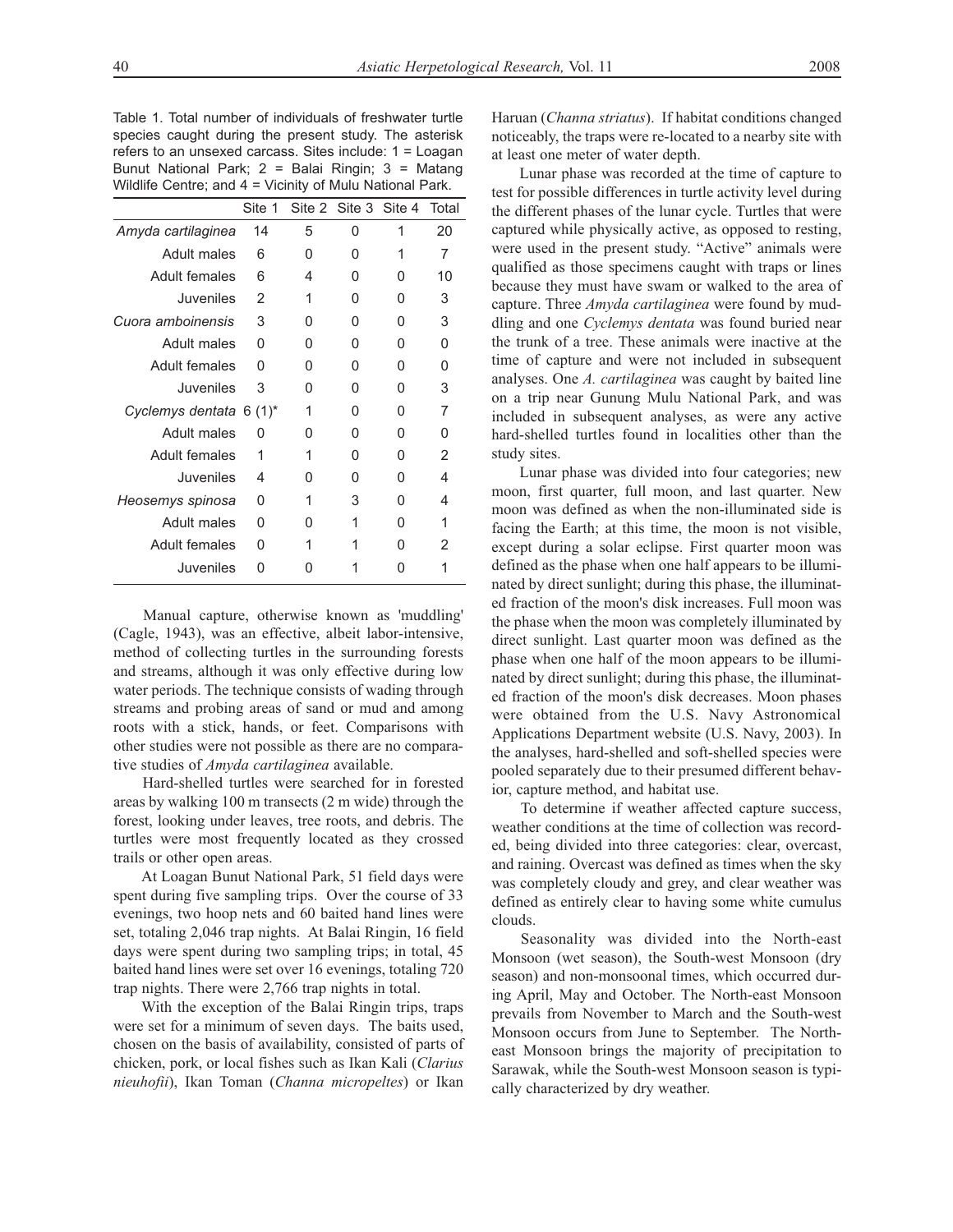

Figure 2. Percentage of *Amyda cartilaginea* collected while physically active during various lunar phases.

Twenty-two days were spent searching for turtles during the North-east Monsoon, 15 days were spent searching during the South-west Monsoon and 30 days were spent searching during non-monsoonal times.

#### **Results**

*Species richness.-* A total of 34 individual turtles from four species were found at the sites examined (Table 1).

*Loagan Bunut National Park.-* A total of five freshwater turtle species were recorded over a period of 51 field days and 2,046 trap nights. In all, 14 *Amyda cartilaginea* were captured: six males, six females and two juveniles. Six *Cyclemys dentata* were collected: one female, four juveniles and one unsexed carcass. Three juvenile *Cuora amboinensis* were collected.

Of the 14 *Amyda cartilaginea* captured at Loagan Bunut National Park, three individuals were found by muddling, and 11 were caught during the 2,046 trap nights. Of the 11 trapped animals, ten were caught on handlines with Ikan Kali and one was caught on a handline baited with Ikan Haruan. No more than a single turtle was collected per night, representing a 0.54% trap success, with only 11 out of 2,046 trap nights being successful.

*Balai Ringin***.-** Three freshwater turtle species were collected over a period of 16 days and 720 trap nights: one female *Cyclemys dentata*, one female *Heosemys spinosa* and five *Amyda cartilaginea* (four females and one juvenile).

Of the turtles captured at Balai Ringin, three were caught using handlines baited with Ikan Kali, one was found in a selambau and one was caught in a bubu. The trapping success rate was 0.69%.

*Additional species.***-** An adult *Amyda cartilaginea* was caught in the vicinity of Mulu National Park (4° 1' 15" N, 114° 54' 2" E). Three *Heosemys spinosa* (one male,



Figure 3. Percentage of hard-shelled turtles collected while physically active during various lunar phases.

one female, and one juvenile) were also found by various Universiti Malaysia Sarawak personnel while performing wildlife surveys at Matang Wildlife Centre (01º 36' 398" N, 110º 11' 33" E).

*Effects of lunar phase on capture success***.-** During the new moon phase, traps and lines were set for 8 days; two adult *Amyda cartilaginea* (one male, one female) were captured. During the first quarter moon phase, traps and lines were set for 18 days; five adult *A. cartilaginea* (one male, four females) were captured.

During the full moon phase, traps and lines were set for 14 days; five *A. cartilaginea* were captured (four females, one juvenile). During the last quarter phase, traps and lines were set for nine days; five *A. cartilaginea* were captured (two males, one female, two juveniles). These data are shown in Figure 2. The active hard-shelled turtle species captured were *Heosemys spinosa* (four individuals), *Cuora amboinensis* (three individuals) and *Cyclemys dentata* (five individuals, one of which was inactive). During the new moon lunar phase, one juvenile *Cuora amboinensis* and one juvenile *Cyclemys dentata* were collected over a period of three days. During the first quarter lunar phase, 10 days were spent searching for turtles with only one female *Heosemys spinosa* (8.3% of the total) captured. During the full moon lunar phase, collections over 11 days produced one female and one juvenile *Heosemys spinosa*, one juvenile *Cuora amboinensis*, and one female and two juvenile *Cyclemys dentata*. During the last quarter lunar phase, collections over five days yielded one male *Heosemys spinosa*, one juvenile *Cuora amboinensis* and one juvenile *Cyclemys dentata* (Fig. 3).

Results for both soft-shelled and hard-shelled turtles indicate that lunar phase may not have an influence on their activity patterns. A larger sample size with at least one radio-tagged species would provide more significant results.

*Effects of weather on capture success***.-** During clear weather, three *Amyda cartilaginea* (one male, two juve-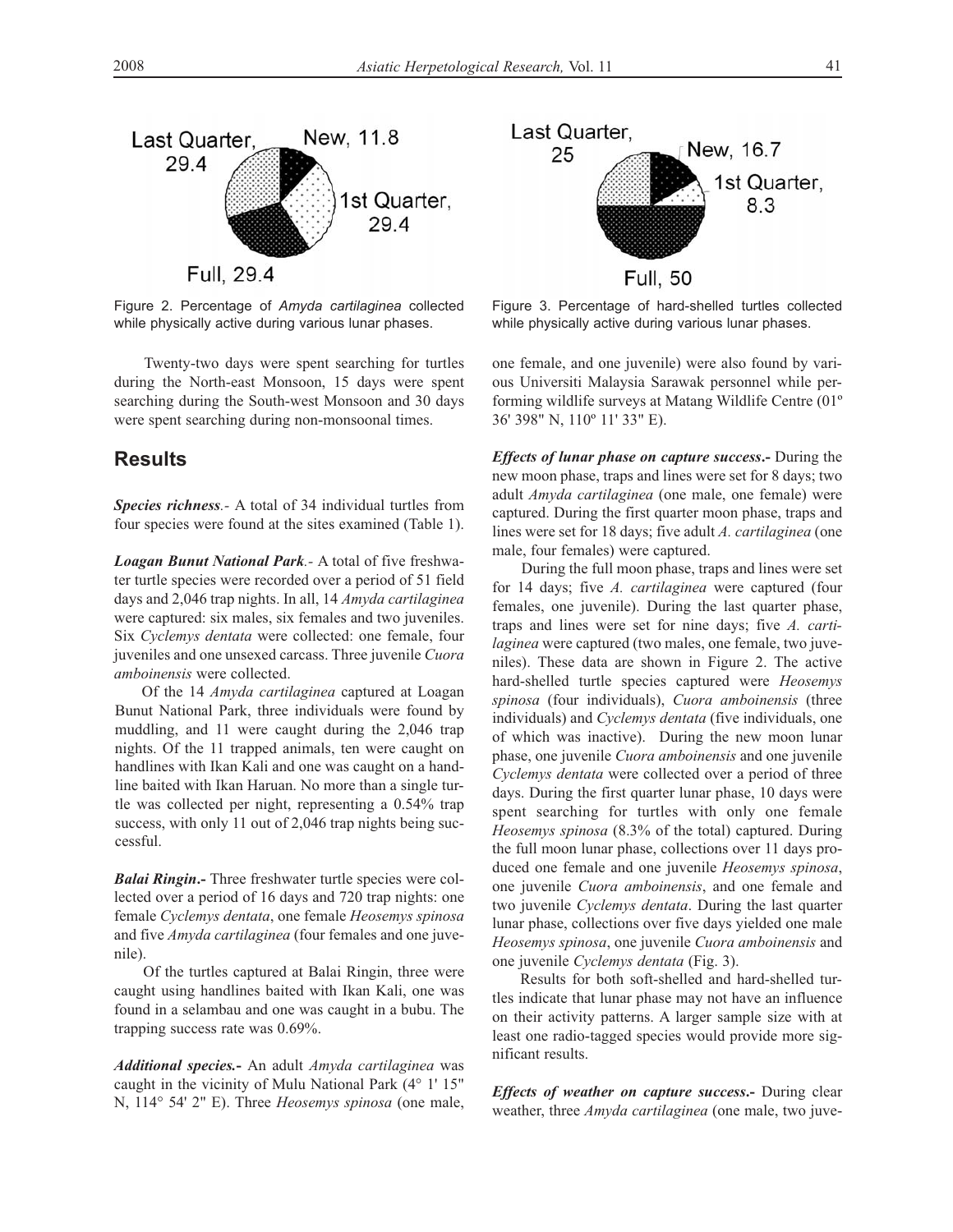

Figure 4. Percentages of *Amyda cartilaginea* collected during different weather conditions.



Figure 6. Percentages of all *Amyda cartilaginea* collected based on seasonality.

niles) were collected, nine individuals were captured during overcast weather (three males, six females), and six individuals were captured when it was raining (four females and one juvenile) (Fig. 4).

For hard-shelled turtles, 12 individuals were found on the forest floor or on forest trails when it was clear, while only four were found when it was raining (one female, one male and one juvenile *Heosemys spinosa* and one female *Cyclemys dentata*). When it was overcast, eight turtles were found (one female *Heosemys spinosa*, three juvenile *Cuora amboinensis*, and four juvenile *Cyclemys dentata*) (Fig. 5).

*Effects of seasonality on capture success***.-** *Amyda cartilaginea* capture success was examined between seasons. As might be expected, the water levels of both the lake and its tributaries at Loagan Bunut National Park and the riparian habitats in Balai Ringin were lower in the dry season. Consequently, three of the 20 individuals captured were found buried in the mud. During the wet season, six female *Amyda cartilaginea* were captured, while in the dry season, only seven soft-shelled turtles (three males, two females, and two juveniles) were captured. During the non-monsoon seasons, seven softshelled turtles (four males, two females, one juvenile) were captured, representing 41% of the total (Fig. 6).

Thirteen hard-shelled turtles were collected. One female *Cyclemys dentata* was found buried under the hollowed trunk of a tree, and although inactive at the



Figure 5. Percentages of hard-shelled turtles collected during different weather conditions.



Figure 7. Percentages of all hard-shelled turtles collected based on seasonality.

time of capture, was included in this component of the analysis since we were looking at the overall effects of capture and seasonality. Six of these turtles were collected during the wet season (one female *Heosemys spinosa*, two juvenile *Cuora amboinensis*, and three juvenile *Cyclemys dentata*). Three of the turtles were found during the dry season (one juvenile *Heosemys spinosa*, one juvenile *Cuora amboinensis*, and one juvenile *Cyclemys dentata*). Four turtles were captured during non-monsoon times (one male and one female *Heosemys spinosa*, and two female *Cyclemys dentata*) (Fig. 7).

All four turtles found buried in mud or hidden in a tree hollow were collected in the dry season. During the North-east Monsoon, these localities would have been covered by at least two meters of water.

### **Discussion**

Capture rates for both *Amyda cartilaginea* and hardshelled turtles were low, (0.54% and 0.69%, respectively), indicating that the populations of these species may be at critically low levels, although this is difficult to substantiate considering the paucity of historical data for southeast Asia.

Turtle capture rates were tested against three environmental factors: lunar phase, weather, and season. In the lunar phase analysis, it appeared that a new moon may have some influence on the movements of *Amyda cartilaginea*. At a capture rate of 11.8% (compared to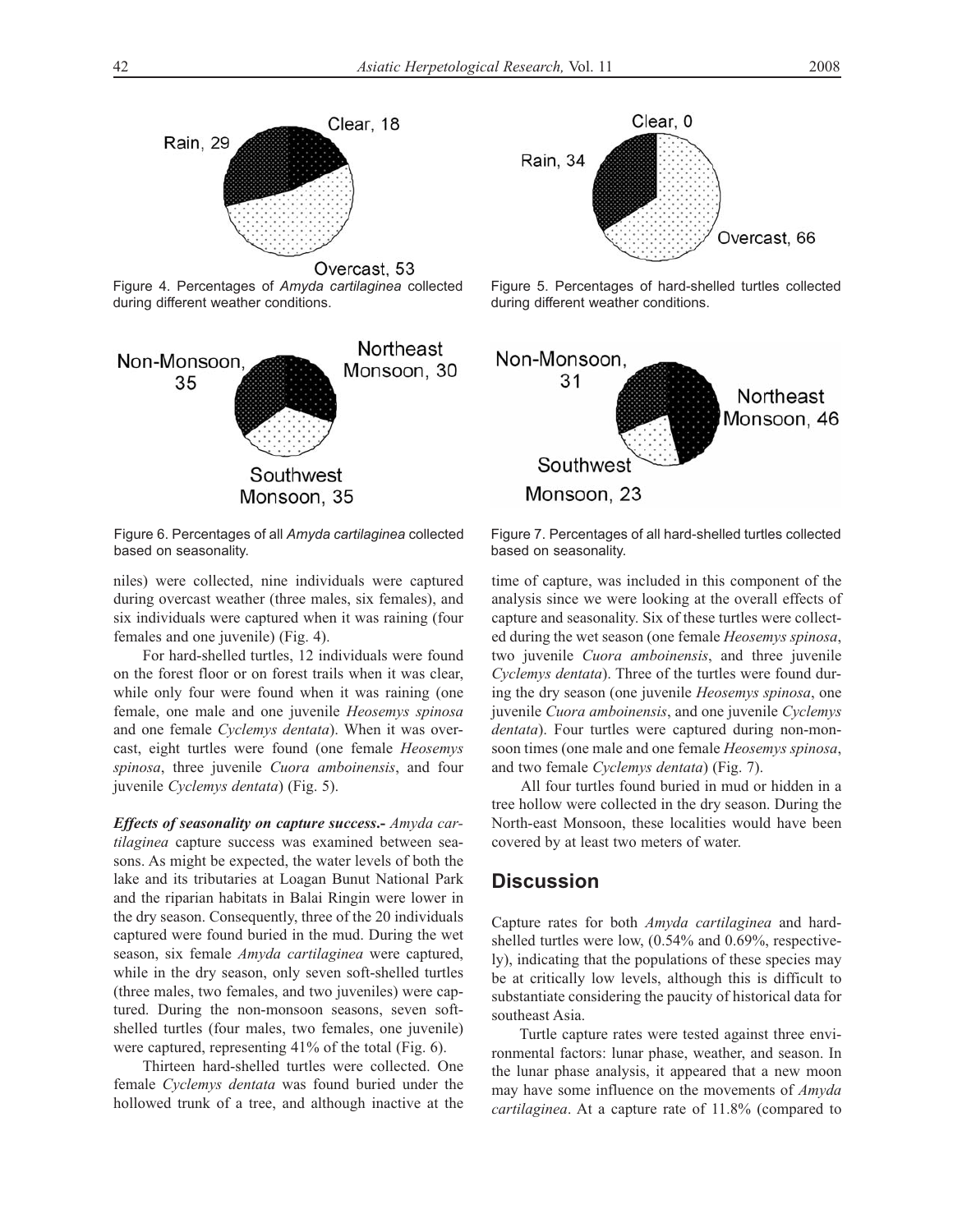29.4% for all other phases), the darkness of the sky may have an effect on the foraging capabilities of this species. Other predatory species have also been noted as having increased foraging activity with increased moonlight (Brigham and Barclay, 1992). A capture rate of 50.0% during the full moon phase indicated that hardshelled turtles may need lunar illumination for foraging activity.

The effects of lunar phase on changes in animal behavior are well known. Tigar and Osborne (1999) hypothesized that fewer predaceous arthropods were active during full moons than new moons, possibly because of the increased risk of vertebrate predation. Álvarez-Castañeda et al. (2004) concluded that fewer rodent remains were present in barn owl (*Tyto alba*) pellets during full moons, indicating that rodent activity may be decreased during this phase, which is supported by other studies that have found rodent activity to be linked to lunar phase. O'Farrell (1974) found that the most important factors affecting rodent activity was the amount of time between sunset and sunrise, as well as lunar phase. Price et al. (1984) reported that bright moonlight reduces the overall activity of nocturnal rodents. Church (1960a), concluded that ovulation of the common Asian toad (*Duttaphrynus melanostictus*) was correlated with the lunar cycle in Java. Church (1960b) also found this to be the case with the crab-eating or mangrove frog (*Fejervarya cancrivora*) in Java.

In the present study, 53.0% *Amyda cartilaginea* collections occurred during overcast weather, 29.0% ocurred during rain events, and 18% occurred when the skies were clear. A total of 66.0% of hard-shelled turtles captured during overcast conditions, 34.0% were captured during rainy conditions and none were captured during clear weather, indicating that turtles may favor overcast weather for moving and foraging. Seasons did not have a dramatic affect on the capture rate of turtles, however, more information is necessary to make this determination with any confidence. Clearly, a large amount of effort is required to examine the behavior of turtles, as well as other animals, especially when conducted across multiple seasons, lunar phases, weather conditions, or even years. This paper thus presents preliminary information on the influences of environmental factors on turtle behavior in Borneo.

### **Acknowledgments**

This project was made possible through financial support from Chelonian Research Foundation's (CRF) Linnaeus Fund, British Chelonian Group (BCG) Conservation Grant, Idea Wild, Universiti Malaysia Sarawak ('The herpetofauna of Loagan Bunut'; fundamental grant number: 1/94/441/2004 [179] and 'Studies on the natural history and systematics of the herpetofauna of peat swamp forest of Sarawak, East Malaysia'; fundamental grant number: 1/26/303/2002[40], the UNDP−GEF ('Conservation and Sustainable Use of Tropical Swamp Forests and Associated Wetland Ecosystems', UNDP−GEF Funded Project MAL/99/G31). Thanks are due to the Sarawak Biodiversity Centre for providing a research permit (Research Agreement Number: SBC−RA−0073−KAJ and Research Permit Number: SBC-RP-0085-KAJ). We also thank the Sarawak Forestry Department for providing permission to survey freshwater turtles in Sarawak (Permit number: 03697). Special thanks are due to the Sarawak Forestry Corporation and the staff at Loagan Bunut National Park for permission and use of equipment.

## **Literature Cited**

- Álvarez-Castañeda, S. T. S., N. Cárdenas and L. Méndez. 2004. Analysis of mammal remains from owl pellets (*Tyto alba*), in a suburban area in Baja California. Journal of Arid Environments 59(1): 59–69.
- Brigham, R. M. and R. M. R. Barclay, 1992. Lunar influence on foraging and nesting activity of common poorwills (*Phalaenoptilus nuttallii*). The Auk 109(2): 315–320.
- Cagle, F. R. 1943. Turtle populations in southern Illinois. Copeia 1942(3): 155–162.
- Church, G. 1960a. Annual and lunar periodicity in the sexual cycle of the Javanese toad, *Bufo melanostictus* Schneider. Zoologica 45(13): 181–189.
- Church, G. 1960b. The effects of seasonal and lunar changes on the breeding pattern of the edible Javanese frog, *Rana cancrivora* Gravenhorst. Treubia 25(2): 215–233.
- Frazer, N. B., J. W. Gibbons. and T. J. Owens. 1990. Turtle trapping: preliminary tests of conventional wisdom. Copeia 1990(4): 1150–1152.
- Iverson, J. B. 1992. Global correlates of species richness in turtles. Herpetological Journal 2: 77–81.
- Jensen, K. A. 2006. Ecology and use of the Asian softshell turtle (*Amyda cartilaginea*), with notes on other species. Unpublished MSc Thesis, University Malaysia Sarawak, Kota Samarahan. xxii+140pp.